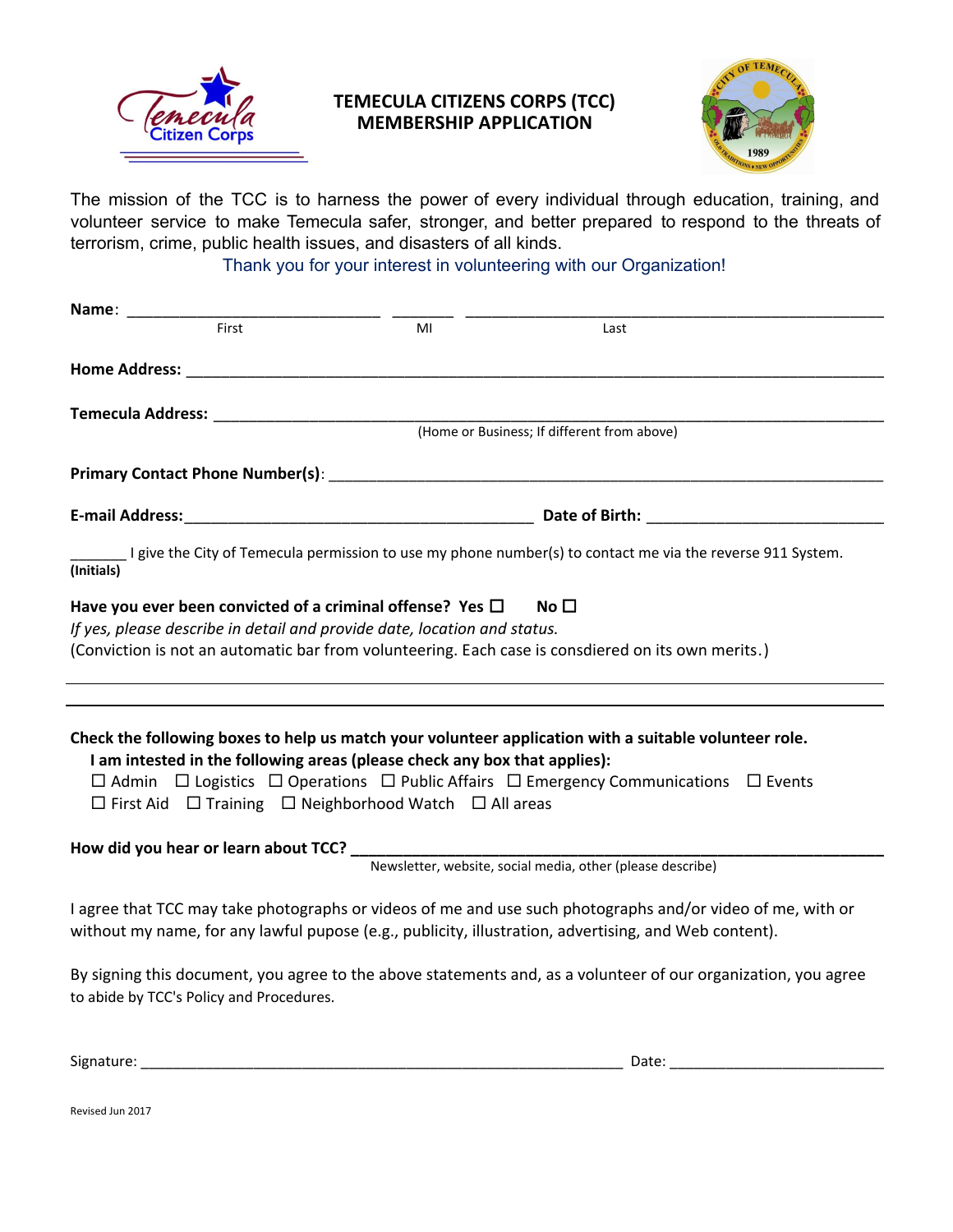#### Personal Information:

| Last Name |    |                          | First Name     | Middle Name        |                         | Date of Birth |
|-----------|----|--------------------------|----------------|--------------------|-------------------------|---------------|
|           |    |                          |                |                    |                         |               |
| Prefix    |    | Check 1 or more          | Home Address # | <b>Street Name</b> |                         | Apartment#    |
| Mr.       | П. | <b>CERT</b> Trained<br>□ |                |                    |                         |               |
| Mrs.      | □  | TCC Member               | City           | State              |                         | Zip           |
| Ms.       | □  |                          |                |                    |                         |               |
| Other     | П. | Red Cross ID             |                |                    | Driver's License Number |               |
|           |    |                          |                |                    |                         |               |

### Contact Information for Activation Notifications (The Reverse 911 System can send messages to five contacts – fill in a maximum of five boxes):

| Home Phone (voice notification) | Work Phone (voice notification) | Cell Phone (voice notification) | Cell Phone (voice notification) |
|---------------------------------|---------------------------------|---------------------------------|---------------------------------|
|                                 |                                 |                                 |                                 |
| <b>Text Message</b>             | <b>Text Message</b>             | Fax                             | Other                           |
|                                 |                                 |                                 |                                 |
| Email Address                   |                                 | Email Address                   |                                 |
|                                 |                                 |                                 |                                 |

#### Emergency Contact Information: List someone to contact for you in case of an emergency.

| Last Name    | First Name | Relationship |               |
|--------------|------------|--------------|---------------|
|              |            |              |               |
| Home Phone   | Work Phone | Cell Phone   | Email address |
|              |            |              |               |
| Home Address |            |              |               |
|              |            |              |               |

#### Secondary Emergency Contact Information: If possible list an out of state contact as a secondary emergency contact.

| Last Name    | First Name | Relationship |               |
|--------------|------------|--------------|---------------|
| Home Phone   | Work Phone | Cell Phone   | Email address |
| Home Address |            |              |               |

#### Forms & Training Information: Enter dates and submit a copy of the completion certificate or form

| Last CERT Training*         | Last CERT Refresher      | FEMA IS-100 (a) online course* | FEMA IS-700(a) online course*     |
|-----------------------------|--------------------------|--------------------------------|-----------------------------------|
| Original Application Date   | At-will Form $*$         | Oath of Allegiance*            | Drivers Record Form               |
| First Aid Training*         | CPR Training*            | AED Training*                  | Ham Radio Call Sign (if licensed) |
| Red Cross Shelter Mangement | Other Red Cross Training | Other Red Cross Training       |                                   |

Special Skills: List any special skills below. Include trades, languages and related certifications.

#### I certify that the above information is true and correct.

Signature Date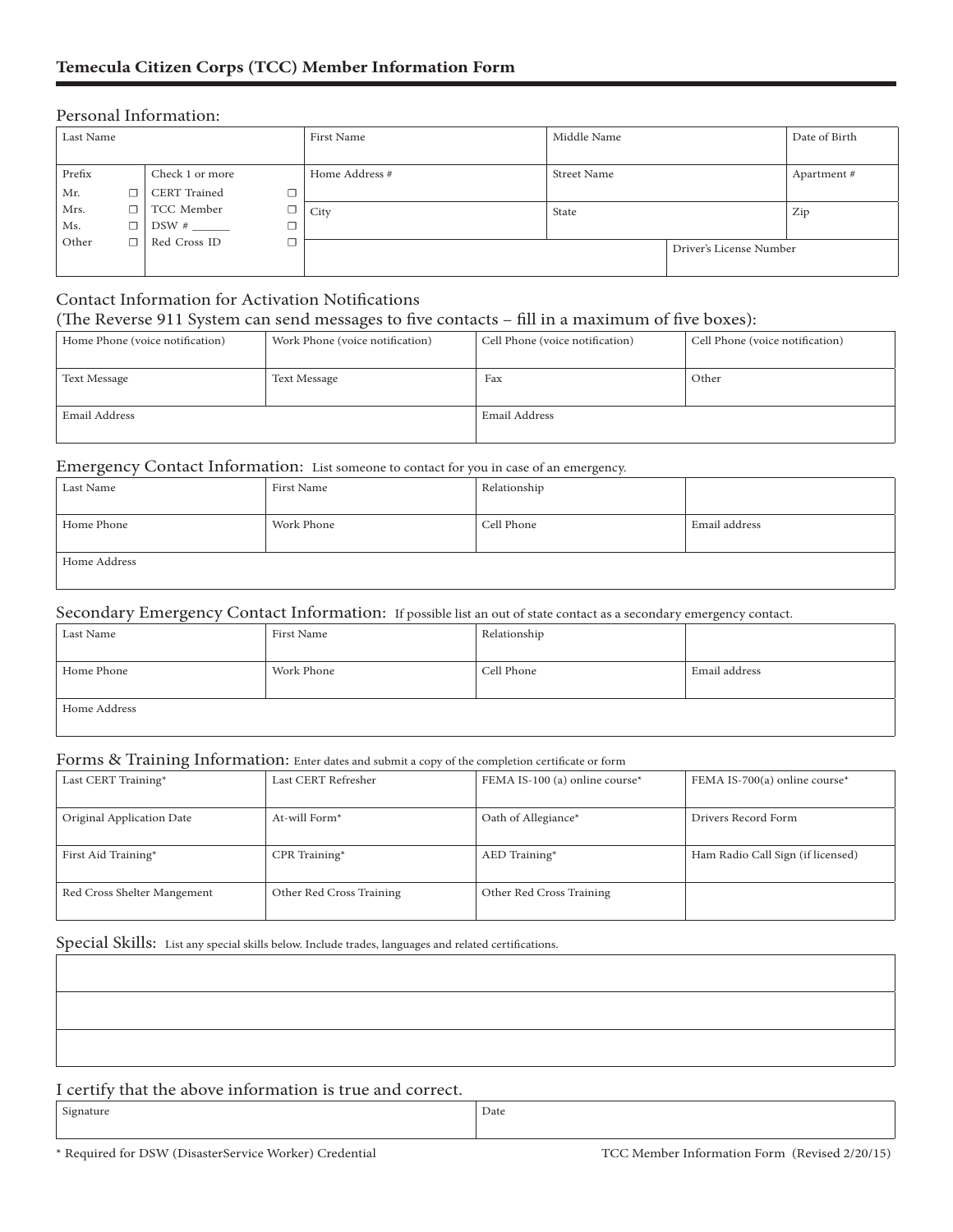



# **City of Temecula Citizen Corps Acknowledgement of At-Will-Employment**

I, \_\_\_\_\_\_\_\_\_\_\_\_\_\_\_\_\_\_\_\_\_\_\_\_\_\_\_\_\_\_\_\_\_\_\_\_\_\_\_ , acknowledge that I am an at-will-employee /volunteer without vested property rights in my position of Volunteer.

I also acknowledge that as a Volunteer with this Deparmtne, I am required tokeep my Volunteer Coordinator notified of any change(s) to my address, telephone number(s), marital status, if I have contact with law enforcement or government regulatory agencies, or have any other changes in my status.

I may be terminated/released at any time, without cause and without cause of appeal.

| Applicant's Signature: |  |
|------------------------|--|
|------------------------|--|

 $Date:$ 

I have discussed this letter and the conditions it contains with the Applicant.

| Reviewer's Signature:<br>)ate |
|-------------------------------|
|-------------------------------|

Revised June 2017